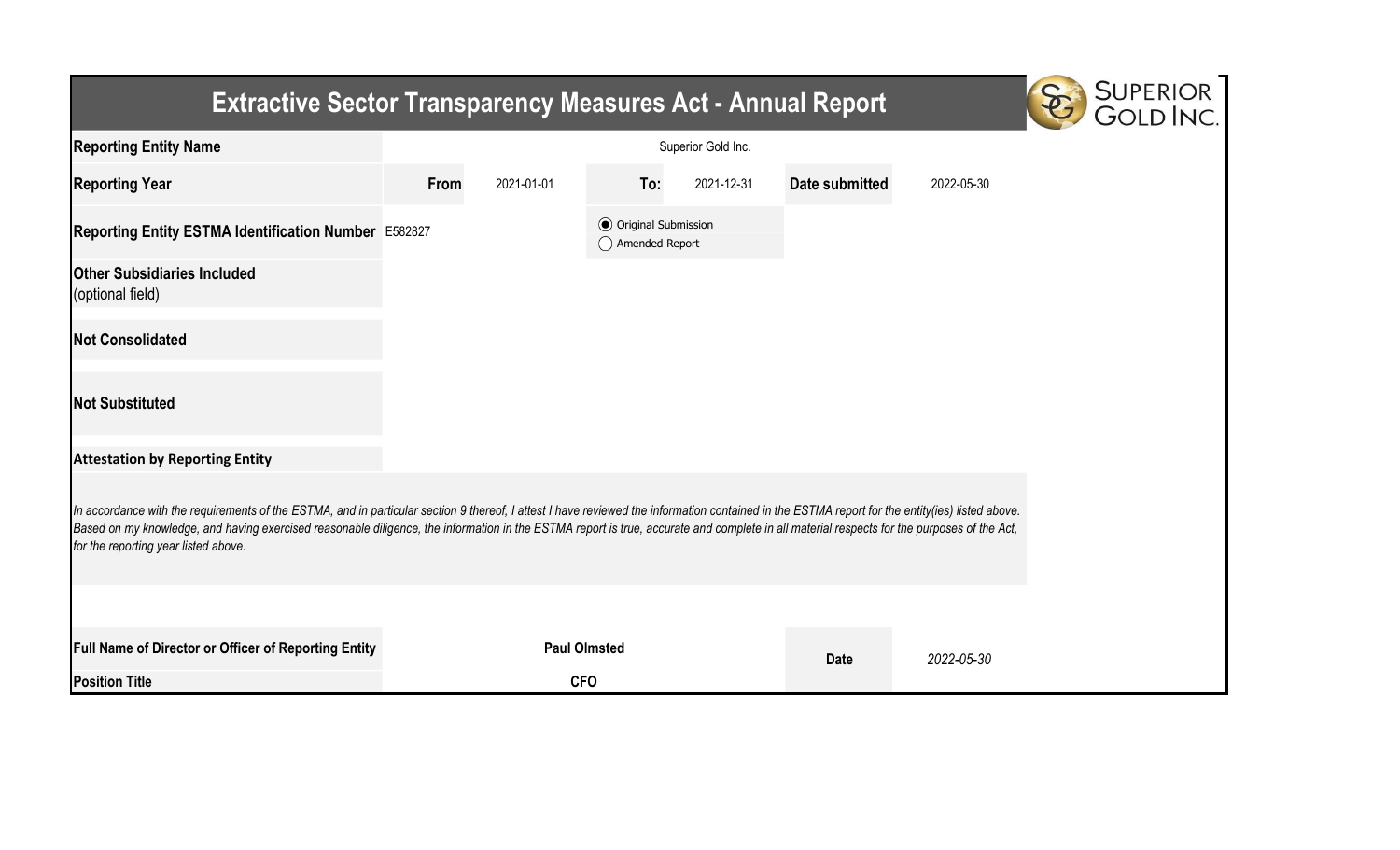| <b>Extractive Sector Transparency Measures Act - Annual Report</b>                                                                                                               |                                                                                                      |                                                                                 |                                      |                  |           |                                |                |                  |                                               |                                      |                                                                                                        |
|----------------------------------------------------------------------------------------------------------------------------------------------------------------------------------|------------------------------------------------------------------------------------------------------|---------------------------------------------------------------------------------|--------------------------------------|------------------|-----------|--------------------------------|----------------|------------------|-----------------------------------------------|--------------------------------------|--------------------------------------------------------------------------------------------------------|
| <b>Reporting Year</b><br><b>Reporting Entity Name</b><br><b>Reporting Entity ESTMA</b><br><b>Identification Number</b><br><b>Subsidiary Reporting Entities (if</b><br>necessary) | From:                                                                                                | 2021-01-01                                                                      | To:<br>Superior Gold Inc.<br>E582827 | 2021-12-31       |           | Currency of the Report CAD     |                |                  |                                               |                                      |                                                                                                        |
| <b>Payments by Payee</b>                                                                                                                                                         |                                                                                                      |                                                                                 |                                      |                  |           |                                |                |                  |                                               |                                      |                                                                                                        |
| <b>Country</b>                                                                                                                                                                   | Payee Name <sup>1</sup>                                                                              | Departments, Agency, etc<br>within Payee that Received<br>Payments <sup>2</sup> | <b>Taxes</b>                         | <b>Royalties</b> | Fees      | <b>Production Entitlements</b> | <b>Bonuses</b> | <b>Dividends</b> | Infrastructure<br><b>Improvement Payments</b> | <b>Total Amount paid to</b><br>Payee | Notes <sup>34</sup>                                                                                    |
| Australia                                                                                                                                                                        | Government of Western<br>Australia                                                                   |                                                                                 |                                      | 3,942,988        | 1,173,361 |                                |                |                  |                                               |                                      | Fees include tenement rents,<br>5,116,349 rehabilitation & safety levy, licences<br>and registrations. |
| Australia                                                                                                                                                                        | Shire of Meekatharra                                                                                 |                                                                                 |                                      |                  | 432,407   |                                |                |                  |                                               |                                      | 432,407 Tenement rents.                                                                                |
|                                                                                                                                                                                  |                                                                                                      |                                                                                 |                                      |                  |           |                                |                |                  |                                               |                                      |                                                                                                        |
|                                                                                                                                                                                  |                                                                                                      |                                                                                 |                                      |                  |           |                                |                |                  |                                               |                                      |                                                                                                        |
|                                                                                                                                                                                  |                                                                                                      |                                                                                 |                                      |                  |           |                                |                |                  |                                               |                                      |                                                                                                        |
|                                                                                                                                                                                  |                                                                                                      |                                                                                 |                                      |                  |           |                                |                |                  |                                               |                                      |                                                                                                        |
|                                                                                                                                                                                  |                                                                                                      |                                                                                 |                                      |                  |           |                                |                |                  |                                               |                                      |                                                                                                        |
|                                                                                                                                                                                  |                                                                                                      |                                                                                 |                                      |                  |           |                                |                |                  |                                               |                                      |                                                                                                        |
|                                                                                                                                                                                  |                                                                                                      |                                                                                 |                                      |                  |           |                                |                |                  |                                               |                                      |                                                                                                        |
|                                                                                                                                                                                  |                                                                                                      |                                                                                 |                                      |                  |           |                                |                |                  |                                               |                                      |                                                                                                        |
|                                                                                                                                                                                  |                                                                                                      |                                                                                 |                                      |                  |           |                                |                |                  |                                               |                                      |                                                                                                        |
|                                                                                                                                                                                  |                                                                                                      |                                                                                 |                                      |                  |           |                                |                |                  |                                               |                                      |                                                                                                        |
|                                                                                                                                                                                  |                                                                                                      |                                                                                 |                                      |                  |           |                                |                |                  |                                               |                                      |                                                                                                        |
|                                                                                                                                                                                  |                                                                                                      |                                                                                 |                                      |                  |           |                                |                |                  |                                               |                                      |                                                                                                        |
|                                                                                                                                                                                  |                                                                                                      |                                                                                 |                                      |                  |           |                                |                |                  |                                               |                                      |                                                                                                        |
|                                                                                                                                                                                  |                                                                                                      |                                                                                 |                                      |                  |           |                                |                |                  |                                               |                                      |                                                                                                        |
|                                                                                                                                                                                  |                                                                                                      |                                                                                 |                                      |                  |           |                                |                |                  |                                               |                                      |                                                                                                        |
|                                                                                                                                                                                  |                                                                                                      |                                                                                 |                                      |                  |           |                                |                |                  |                                               |                                      |                                                                                                        |
|                                                                                                                                                                                  |                                                                                                      |                                                                                 |                                      |                  |           |                                |                |                  |                                               |                                      |                                                                                                        |
| <b>Additional Notes:</b>                                                                                                                                                         | Payments made in Australian dollars converted at the 2021 average exchange rate of 1AUD = 0.9418 CAD |                                                                                 |                                      |                  |           |                                |                |                  |                                               |                                      |                                                                                                        |